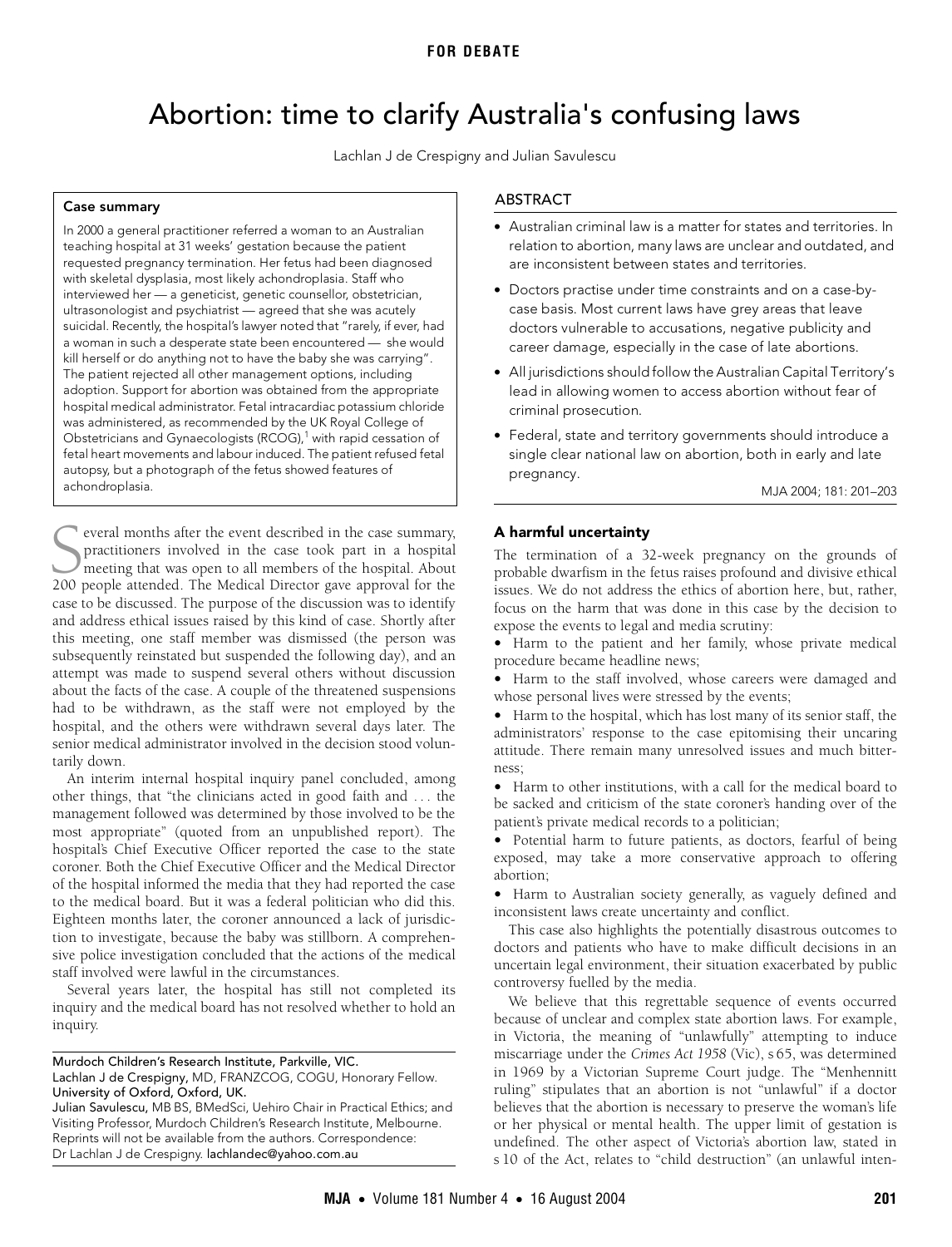tional act causing the death of a child capable of being born alive) and is based on the Infant Life (Preservation) Act 1929 (UK). This law states that a child is presumed to be capable of being born alive at 28 weeks. But it is unclear whether the law applies now from 22–24 weeks, when some premature neonates can now be kept alive. Most significantly, there have been no judgments on what "unlawfully" means in this section.

This recent case mirrors other incidents around Australia leading to changes in abortion laws. Each change has been a painful process following a crisis or a prolonged campaign. The Western Australian parliament liberalised abortion laws in 1998, but only after two doctors had been charged with unlawful abortion. In Tasmania, in 2001, after a medical student complained that doctors agreed to abortions simply because women did not wish to have a child, doctors withdrew abortion services. Legislation was eventually passed along the lines of the Menhennitt ruling in Victoria. In 2002, the Australian Capital Territory became the first Australian jurisdiction to remove abortion from criminal statutes, after a 10-year campaign by a parliamentarian (Box).

### Society's view of abortion

About 100 000 abortions are performed each year in Australia more than one for every three livebirths. Less than 2% of these abortions are for fetal abnormality,<sup>[4](#page-2-4)</sup> the others being for social or economic reasons. And Australians support access to abortion for two decades, opinion polls have consistently shown that the majority of Australians support women's right to choose<sup>[5](#page-2-5)[,6](#page-2-6)</sup> and believe that forcing a woman to have an unwanted child is worse than allowing abortion.<sup>5</sup> Prenatal screening is virtually universal. If a problem that is likely to lead to serious handicap is detected, most Australian women will seek an abortion, and the community overwhelmingly supports such decisions.<sup>[5](#page-2-5)</sup>

However, many Australian abortions, including many of those for severe fetal abnormality, occur without legal clarity. In Victoria and New South Wales, for example, even a "lethal" fetal abnormality is not sufficient grounds for abortion. To be lawful, the abortion must be necessary to preserve the woman from serious danger to her life or physical or mental health.

Late abortion is a more controversial, but nevertheless accepted, part of medical practice. A survey of Australian clinical geneticists and obstetricians specialising in ultrasound showed that about 75% believed that termination for fetal dwarfism should be available as a clinical option at  $24$  weeks.<sup>[7](#page-2-7)</sup> In 1998, the RCOG reported a termination of pregnancy for dwarfism diagnosed at 28 weeks in a pregnant woman who was a dwarf herself. The termination was prompted by "the mother's compelling description of her own life and suffering and her genuine repeated request".<sup>[1](#page-2-0)</sup> The RCOG has also reported terminations for Down syndrome and for spina bifida at 34 weeks. The RCOG Ethics Committee documented over 100 terminations of pregnancy performed after 24 weeks in England in 1996. It stated in 1998 that late termination has become "a standard management option in tertiary referral centres for serious abnormalities diagnosed after 24 weeks".

The late abortion case alluded to above appears to be ethical<sup>7,[8](#page-2-8)</sup> and consistent with relevant publications from both the  $RCOG^{1,7}$  $RCOG^{1,7}$  $RCOG^{1,7}$  $RCOG^{1,7}$ and a 1[9](#page-2-9)98 Medical Practitioners Board of Victoria report.<sup>9</sup>

#### Abortion law in different Australian states and territories $^{2,3}$  $^{2,3}$  $^{2,3}$  $^{2,3}$

New South Wales, Queensland, Victoria: Judicial interpretations of what is "unlawful" under the Crimes Act permit abortion on maternal health grounds only.

Tasmania: Legislation is along the lines of Victoria's judicial interpretation of "unlawful".

Western Australia: Legislative changes have made abortion legal until 20 weeks' gestation.

South Australia: Grounds for lawful abortion include a maternal health ground and a fetal disability ground.

Northern Territory: Has similar provisions to those of South Australia up to 14 weeks' gestation.

Australian Capital Territory: Abortion has been removed from criminal statutes.

## The need for clear and consistent abortion laws

Many Australian laws relating to abortion are unclear. Laws in four jurisdictions are still based on an 1861 English law, the Offences Against the Person Act. These laws may suggest that the role of the law is to place obstacles in the way of a woman seeking an abortion, making doctors the gatekeepers. This exposes Australian women and their doctors to unacceptable legal risks and doctors to unacceptable professional risks. Despite these risks, Justice Michael Kirby noted, in a NSW Court of Appeal case, that it was common knowledge that in NSW abortion was available, in effect, on demand.[10](#page-2-10)

The UK Abortion Act 1967 repealed and replaced its antiquated legal statutes on which much of Australian abortion law is based.<sup>[11](#page-2-11)</sup> An amendment, the Human Fertilisation and Embryology Act 1990, defined grounds for abortion after 24 weeks, including the risk of "grave permanent injury" to the physical or mental health of the pregnant woman, or the presence of a fetal abnormality. The UK Department of Health recognises that the Act has worked well and continues to do so, but also recognises the importance of ensuring that the Act remains effective in the 21st century.<sup>12</sup> In contrast to Australia, the United Kingdom continues to ensure that its Abortion Act remains relevant.

It is unreasonable that Australian women's access to abortion depends on where they live, unless they have the resources to travel. Why should an ACT woman carrying a fetus with a major abnormality at 20 weeks be entitled to a legal abortion, yet if she lived in Western Australia she would need to win approval from a government committee, while in NSW her access to abortion would be uncertain?

Legal uncertainty about abortion is further increased by the crime of child destruction (this crime applies only to abortions performed late in pregnancy). Victoria, Queensland, South Australia and the Northern Territory have child destruction laws. The situations in which the law applies are variable and uncertain. In Victoria, abortion in late pregnancy is said to be lawful if done in good faith, solely to preserve the mother's life.<sup>[2](#page-2-2)</sup> Courts may interpret lawful grounds for termination to include situations in which there is a serious risk to the pregnant woman's life or health, but we cannot be certain.<sup>[13](#page-2-13)</sup> This leaves two differing laws on abortion that might apply in a particular case, despite the fact that the House of Lords debate on the Infant Life (Preservation) Act 1929 (which created the new offence of child destruction) made it